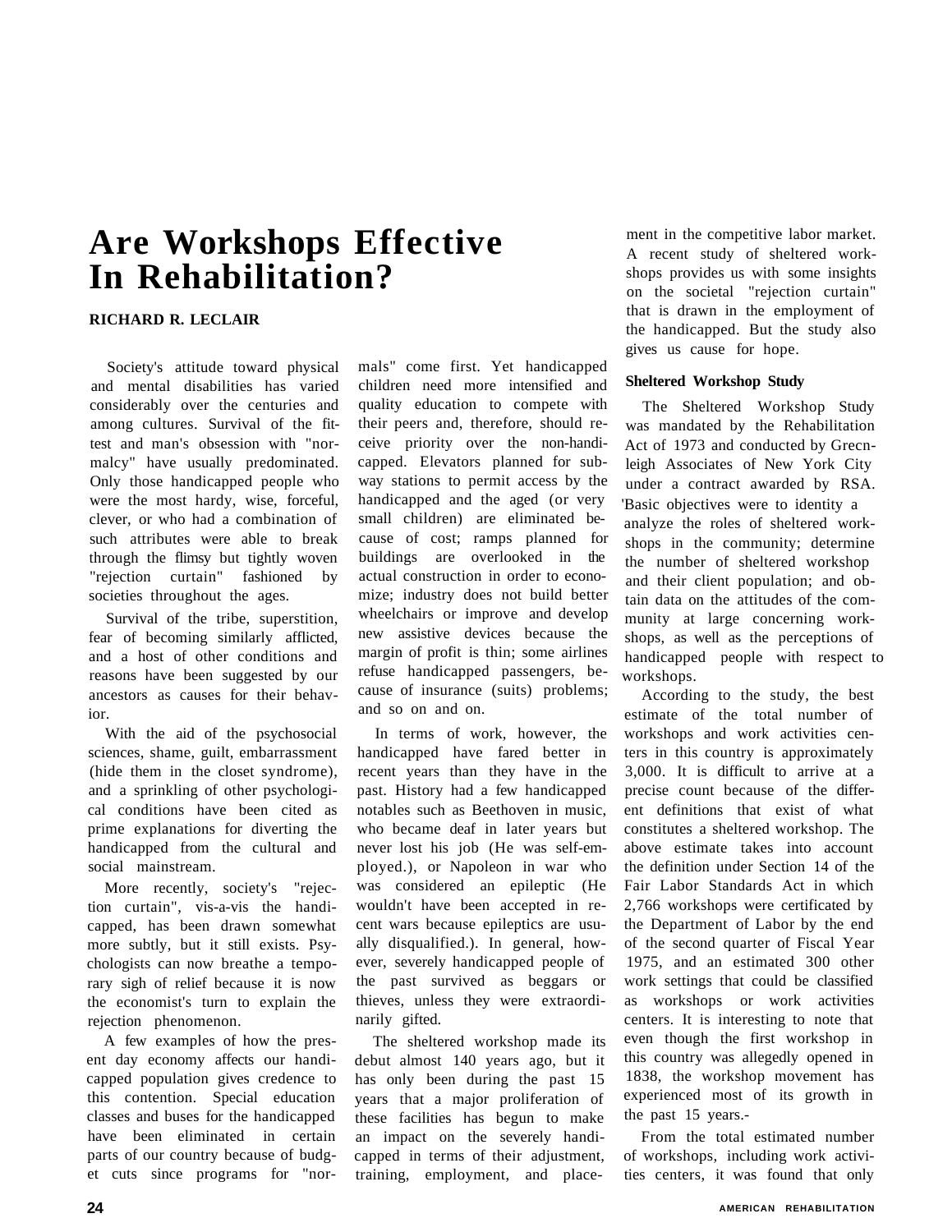1,700 workshops had the necessary records to provide the information required to conduct the study. Greenleigh Associates randomly selected a sample of 400 workshops from the universe of 1,700, and interviewed clients and workshop staff.

The following national estimates of workshop population, in terms of the total number of clients in the 2,766 Department of Labor certificated workshops, was projected by Greenleigh Associates: Average number of clients served daily, 140,000; average daily caseload, 174,200; total number of clients served annually, 410,000; and number of clients leaving annually, 182,000.

A major objective of this study was to determine whether sheltered workshop are now playing an effective role in the rehabilitation, training, and placement of severely handicapped people. Three roles were specifically identified as most often performed by all workshops, with varying degrees of perceived or actual success.

The .first role, that of providing rehabilitation services or problem reduction to indiividual clients is found to be conducted by most workshops. The degree of success in reducing individual problems was considered to be relatively high in comparison with the other two roles.

A second role is that of assisting in the placement of clients in competitive employment. The majority of clients perceive this role as primary. However, the rate of success in accomplishing this objective was relatively lower than expected. An estimated 10 percent of workshop clients for the universe of 2,766 workshops in this country are placed each year in competitive industry.

A third role is that of providing long term remunerative employment. The study concluded that this was probably the least successful role even though an estimated 100,000 handicapped people, out of a projected total average daily attendance for all workshops of 140,000 clients, were engaged in this type of extended employment.

A fourth role, not specifically mentioned in the study but implied throughout the report, can be considered to be that of workshops serving as socialization information and recreation renters for handicapped people who have very limited access to the rest of the community in which they reside.

The roles of workshops vary considerably with each facility. It becomes evident that workshops frequently attempt to combine all the cited roles; this tends to be self-defeating and todilute efforts in efectively pursuing one or more of. the roles. This confusion is probably exacerbated by a complex funding structure upon which a workshop must rely to carry-out its various roles. For example, workshops for the blind appeared to have the greatest success in the extended employment role, because, in general, this goal is clearly established and such services as vocational evaluation and prevocational training are provided prior to a client's entrance into the workshop. Thus, a blind person is usually assigned to a workshop when it is determined that, at a given point, this is the highest level of vocational potential for that person.

Findings in the Greenleigh Study most directly related to the problems of attitudes concerning workshops were classified as follows: Client perceptions of services provided and expectations: attitude of labor; perceptions of state vocational rehabilitation agency staffs: and perceptions of industry.

Field representatives interviewed 2,140 handicapped people in the 400 workshop sample which was geographically distributed throughout the United States. Respondents included 339 persons with visual impairments, 118 with orthopedic disabilities, 66 diagnosed as having cerebral palsy, 386 as having mental or emotional disorders, and 942 classified as mentally retarded. The rest were persons with respiratory disorders, drug addiction problems, and other disabilities.

## The Client's Perception

In general, handicapped people felt that they were quite satisfied with their experiences in sheltered workshops. Only 8 percent responded that they were not satisfied with overall services provided. When asked specifically about evaluation services, 92 percent stated that they were satisfied with the quality of evaluation provided.

In response to the question about having received manuals on workshop policies and practices, 54 percent answered affirmatively indicating that a large number had never received such policy materials. Even though the overwhelming majority (91 percent) indicated that rules and regulations were enforced fairly by the staff, 81 percent felt that they were not participating in the development of workshop policies, rules, and regulations. Also, 80 percent indicated that they knew of no formal or informal organization of handicapped workers in their workshop.

In terms of participating in the development of their own service or program needs while in the workshop, only 34 percent said that they had been so involved. A total of 71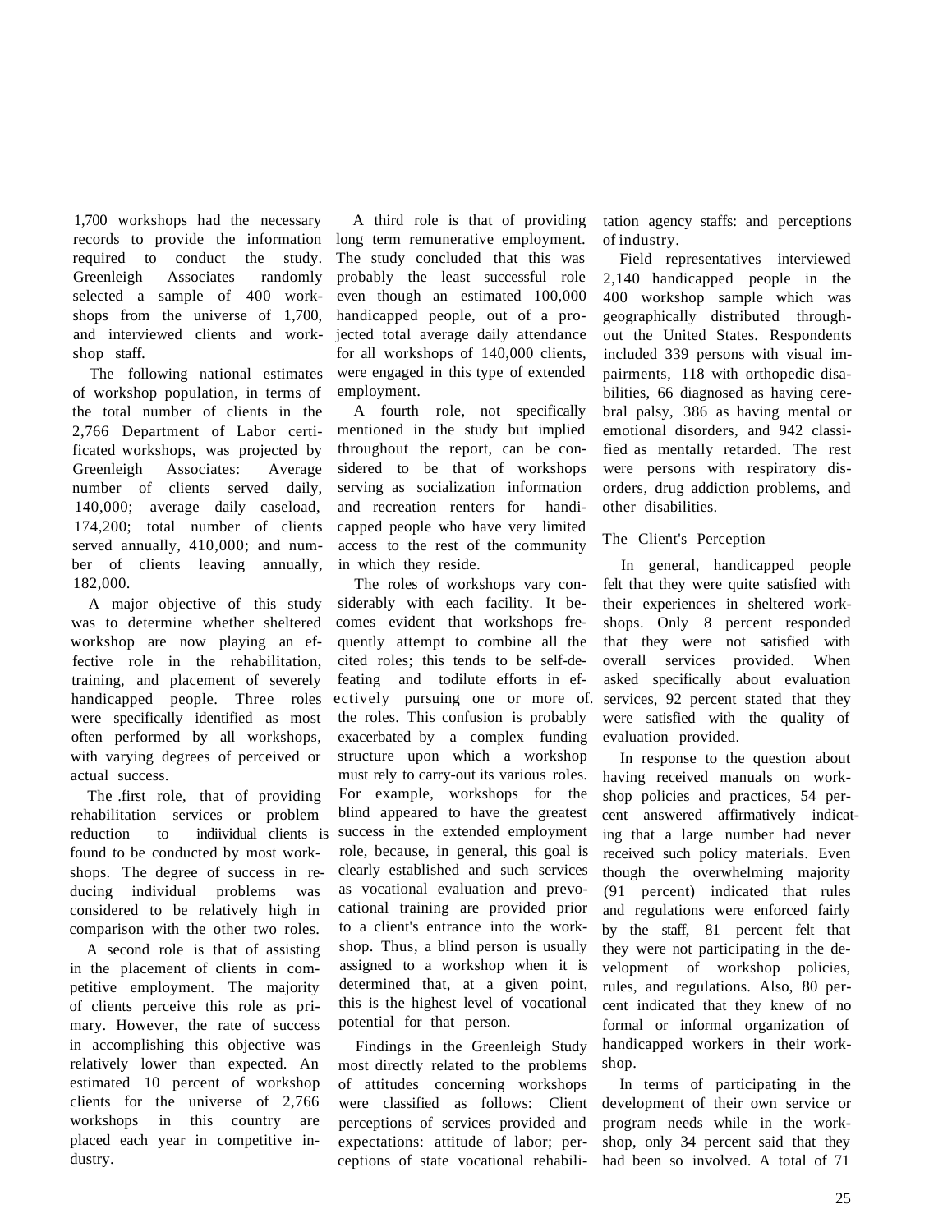percent of the 1,697 handicapped persons answering the question on why they were being trained, reported that their training was in preparation for unsheltered employ ment in the open labor market. Also, the majority of 1,464 respondents to the question of when they would be placed outside the workshop, indicated that this would be accomplished within 1 year-

Findings from workshop and handicapped client records, however, seem to contradict these perceptions. First of all, only 10 percent of the handicapped people in the 400 workshops sampled were placed during the year of this study. Also, 29 percent of the workshop clients were

self-terminated with no apparent

reason for their leaving, such as employment elsewhere.

The study also indicated that the average length of stay in the workshop for terminated clients was 2.1 years. Besides self-termination, handicapped people left workshops because their training program was completed or they left for what was referred to as psychosocial reasons. Only 10 percent left because their sponsorship had terminated.

An analysis of fringe benefits indicates that 62 percent of the 400 workshops sampled covered only their staffs with unemployment com pensation, and 68 percent include .pnly staff in their sick leave policies.

In summary, there seems to be an indication that the workshop management and handicapped clients perceive the workshop as a temporary training facility which will lead to outside employment in the immediate future. Yet, the rate of placement in the outside labor market is extremely low (about 10 percent) and the average length of stay in the workshop is considerably beyond the 1 year anticipated by the client.

It can be assumed that the employment role of the workshop it-Iself is far more significant than was previously realized and possibly this role should be pursued more realistically for certain persons with unusually severe disabilities. In such cases, however, the handicapped person should probably become a full fledged employee, with all the rights and privileges that accompany this role.

## **Attitude of Labor**

Field representatives of Greenleigh Associates interviewed 79 representatives of local organized labor to determine their perception of sheltered workshops.

Even though 90 percent of the labor respondents indicated that labor looks favorably upon local industry having contracts from sheltered workshops, nearly one-half of the favorable volunteered that in their opinion there is no competition between organized labor and sheltered workshops. This was amplified by several respondents who said that workshops tend to supplement the work performed by organized labor, by carrying out low-skilled jobs that are not wanted by union workers. Study findings corroborated the fact that the work performed in the majority of sheltered workshops is low-skilled, menial, and generally undesirable from the, standpoint of most non-handicapped as well as more qualified handicapped workers

In general, labor representatives did not consider handicapped people as workers in the usual sense, while they were in the sheltered workshop. Labor representatives were overwhelmingly favorable to workshops (only 4 percent felt that the shops constituted a threat) as long as they continued to be noncompetitive with union jobs.

#### **Perception of Industry**

The 136 local industry representatives who participated in the Greenleigh study generally considered the subcontract work performed by sheltered workshops as satisfactory, and 68 percent of the 128 respondents to this particular question reported high satisfaction and excellent quality of work performed by the workshops.

When asked what alternatives there might be to sheltered workshops, 65 percent of the 116 respondents stated that they knew of no alternative programs. Those who did mention alternatives, suggested training in high schools, technical schools, colleges, and universities. Only 3 percent suggested that training could be done in a competitive employment environment.

#### **State VR Agency Staff**

Interviews were conducted on-site in 20 state VR agencies, and the questionnaires were mailed out to 29 additional states. Responses were quite consistent in that they indicated the role of sheltered workshops to be one of evaluation, adjustment, and training.

Most states indicated that the workshop should also be considered as a place of permanent employment, apparently for certain persons with very severe disabilities. Only eight states considered job placement as a major workshop role.

In general, state vocational rehabilitation agencies felt that workshops fulfilled their roles of evaluation and adjustment fairly well, but failed in the goal of job placement. Data from the study findings fully agreed with their perception on placement.